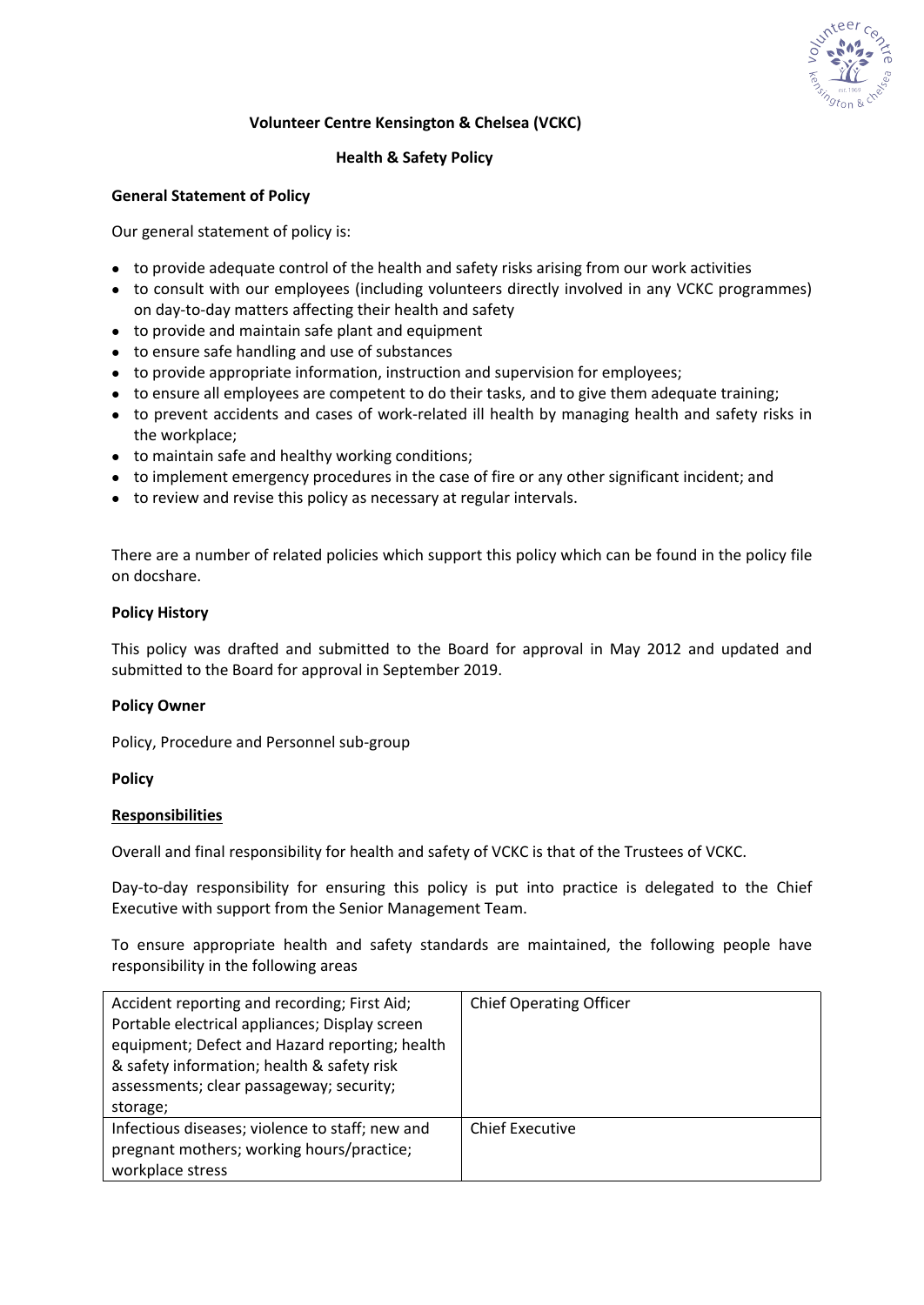

| <b>Emergency Procedures and Drills; emergency</b> | Westway Trust |
|---------------------------------------------------|---------------|
| signage; firefighting equipment; mains electrical |               |
| safety; gas safety; alarm system; intruders;      |               |
| parking; water quality                            |               |

VCK&C will comply with all relevant legislation regarding reporting of incidents and accidents as set out at<http://www.hse.gov.uk/guidance/index.htm>

All employees must :

- co-operate with supervisors and managers on health and safety matters;
- not interfere with anything provided to safeguard their health and safety;
- take reasonable care of their own health and safety; and
- report all health and safety concerns to an appropriate person (as detailed in this policy statement).

## **Health and safety risks arising from our work activities**

Regular risk assessments will be undertaken by the Chief Operating Officer (or Chief Executive if not available)

The findings of the risk assessments will be reported to the Chief Executive (or Chair of Trustees if not available).

Recommended actions to reduce or remove risks will be approved by the Chief Executive (or Chair of Trustees if not available)

The Chief Operating Officer will be responsible for ensuring the approved actions are implemented and will report back to the Chief Executive once they have been actioned.

Once the actions have been implemented, the Chief Operating Officer will check that they have reduced or removed the risks by carrying out a refresh of the risk assessment and report back to the Chief Executive. The Chief Executive will report any hazards that cannot be reduced to the Chair of Trustees.

Assessments will be reviewed every twelve months or when the work activity changes, whichever is soonest.

## **Consultation with employees**

VCK&C will consult with employees on the following:

- any new measure which may substantially affect their health and safety at work, for example new equipment, new ways of working and new procedures
- arrangements for getting competent people to help satisfy health and safety laws
- the information we give to employees on the risks to health and safety arising from their work, measures to reduce or remove these risks and what they should do if they are exposed to a risk, including emergency procedures
- planning and organizing health and safety training and
- the health and safety consequences for them of any new technology we plan to introduce.

The information provided to employees will be in a form that can be easily understood.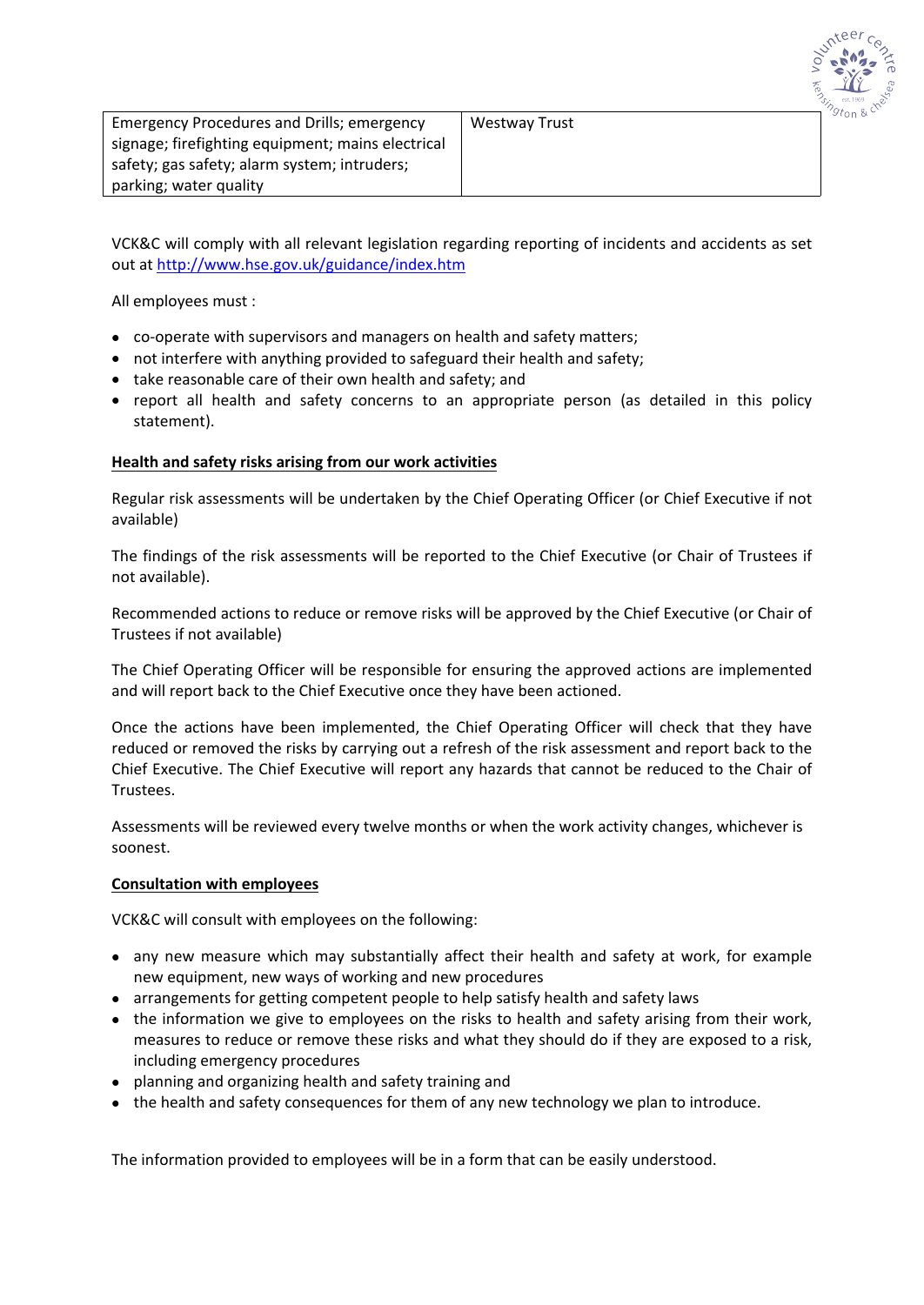

VCK&C will consult directly with employees through team meetings and face-to-face discussions.

VCK&C will allow enough time for employees to consider the issues and give informed responses. Employees are encouraged to ask questions, raise concerns and make recommendations.

VCK&C will take employees' views into account before a final decision is made, respond to any concerns and questions raised and explain the final decision and why it has been taken.

## **Safe equipment**

The Chief Operating Officer will be responsible for identifying all equipment needing maintenance, ensuring that effective maintenance procedures are drawn up (where that is within the control of VCK&C), ensuring that all required maintenance is implemented and checking that all new equipment meets required Health & Safety standards before it is purchased.

Any problems found with equipment should be reported to the Chief Operating Officer, or, in their absence, the most senior member of staff available immediately. The Chief Officer will have responsibility for ensuring that new equipment meets health and safety standards before it is purchased.

Responsibility for maintaining fixed items of equipment (eg windows, window blinds, fridge, microwave and kettle) falls to the Chief Operating Officerwho is required to respond to all maintenance issues.

#### **Safe handling and use of substances**

The Chief Operating Officer will check that new substances can be used safely (including paying due regard to any health conditions suffered by team members, eg asthma) before they are purchased. VCK&C does not currently use or store any substances which need a COSHH assessment.

#### **Safe use of VDU equipment**

The Chief Operating Officer will have overall responsibility for ensuring that use of work stations is analysed and risks reduced including putting controls in place, providing information and training to staff and volunteers, ensuring that eye and eyesight tests are provided if staff do not qualify for a free NHS test for regular users of VDUs who use the equipment for more than an hour continuously. The Chief Operating Officer will ensure that VDU risk assessments are completed as necessary.

## **Manual handling**

The Chief Operating Officer has responsibility for ensuring that hazardous manual handling operations are avoided so far as is reasonably practicable. When possible, tasks will be redesigned to avoid moving the load or by automating or mechanising the process. An assessment of the risk of injury from any hazardous manual handling operations that cannot be avoided will be made and any risk of injury from those operations will be reduced so far as is reasonably practicable. Where possible, mechanical assistance such as a sack trolley or hoist will be provided. Where this is not reasonably practicable changes to the task, the load and the working environment will be explored.

#### **Information, instruction and supervision**

The Health and Safety Law poster must be clearly displayed in the office.

The Chief Operating Officer can provide leaflets or additional information as required.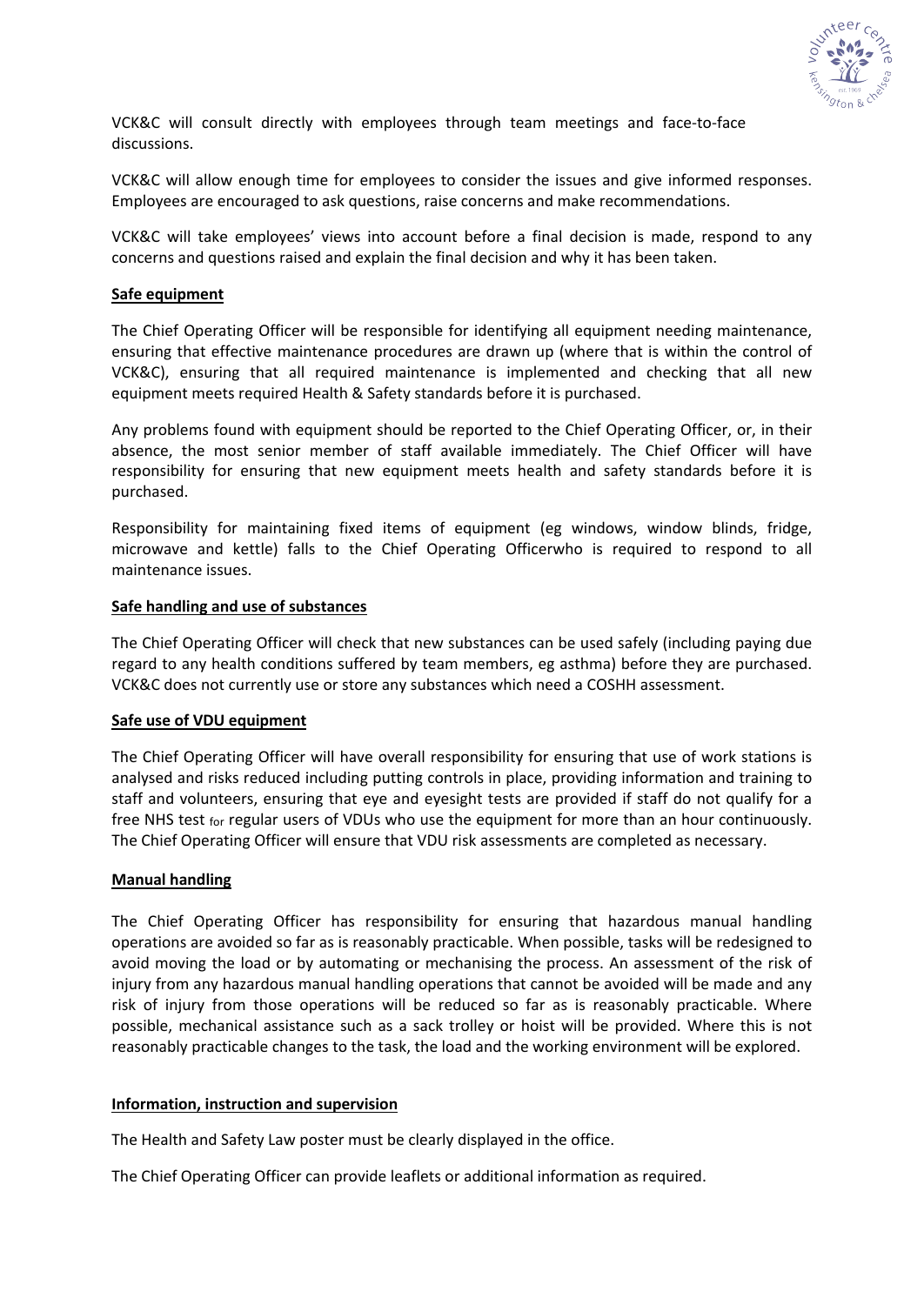

Supervision of young workers/trainees will be arranged by the relevant member of the Senior Management Team and will be monitored by the Chief Executive.

The Chief Operating Officer is responsible for ensuring that our employees working at locations under the control of other employers are given relevant health and safety information.

### **Competency for tasks and training**

Induction training will be provided for all employees by their line manager, the Chief Operating Officer and the Chief Executive.

Training records are kept in the personnel cabinet by the Chief Executive.

### **Accidents, first aid and work-related ill health**

Health surveillance is not currently required in relation to any jobs at VCK&C

The first aid box is kept in the kitchen and the appointed First Aider is the Chief Operating Officer.

All accidents and cases of work-related ill health are to be recorded in the accident book. The book is currently kept at the back of the office on the open shelving.

The Chief Executive is responsible for reporting accidents, diseases and dangerous occurrences to relevant external authorities [and the Chair of the Board of Trustees?].

### **Emergency procedures – fire and evacuation**

The Chief Operating Officer is responsible for ensuring office fire risk assessments are undertaken, implemented and regularly reviewed. Escape routes are checked regularly by the Chief Operating Officer.

VCKC Fire extinguishers are maintained and checked twice yearly. All other fire extinguishers are maintained by Westway Trust.

Alarms are tested by Westway Trust weekly.

Emergency evacuation drills are the responsibility of the Chief Operating Officer and will be organized on a regular basis

## **Fire Drill Procedure**

A Fire Drill Procedure is carried out periodically and Fire Action notices are situated at all entrances/exits to the main premises. The evacuation assembly point is Portobello Green.

## **Monitoring**

To check our working conditions, and ensure our safe working practices are being followed, we will carry out inspections and spot checks and investigate any accidents or sickness absences that occur.

The Chief Executive is responsible for investigating accidents, work-related causes of sickness absence and for acting on investigation findings (or delegating the action as appropriate) to prevent a recurrence [, plus informing the Chair of the Board of Trustees?].

## **Resources Required**

Distribution (electronically) to all employees of VCK&C.